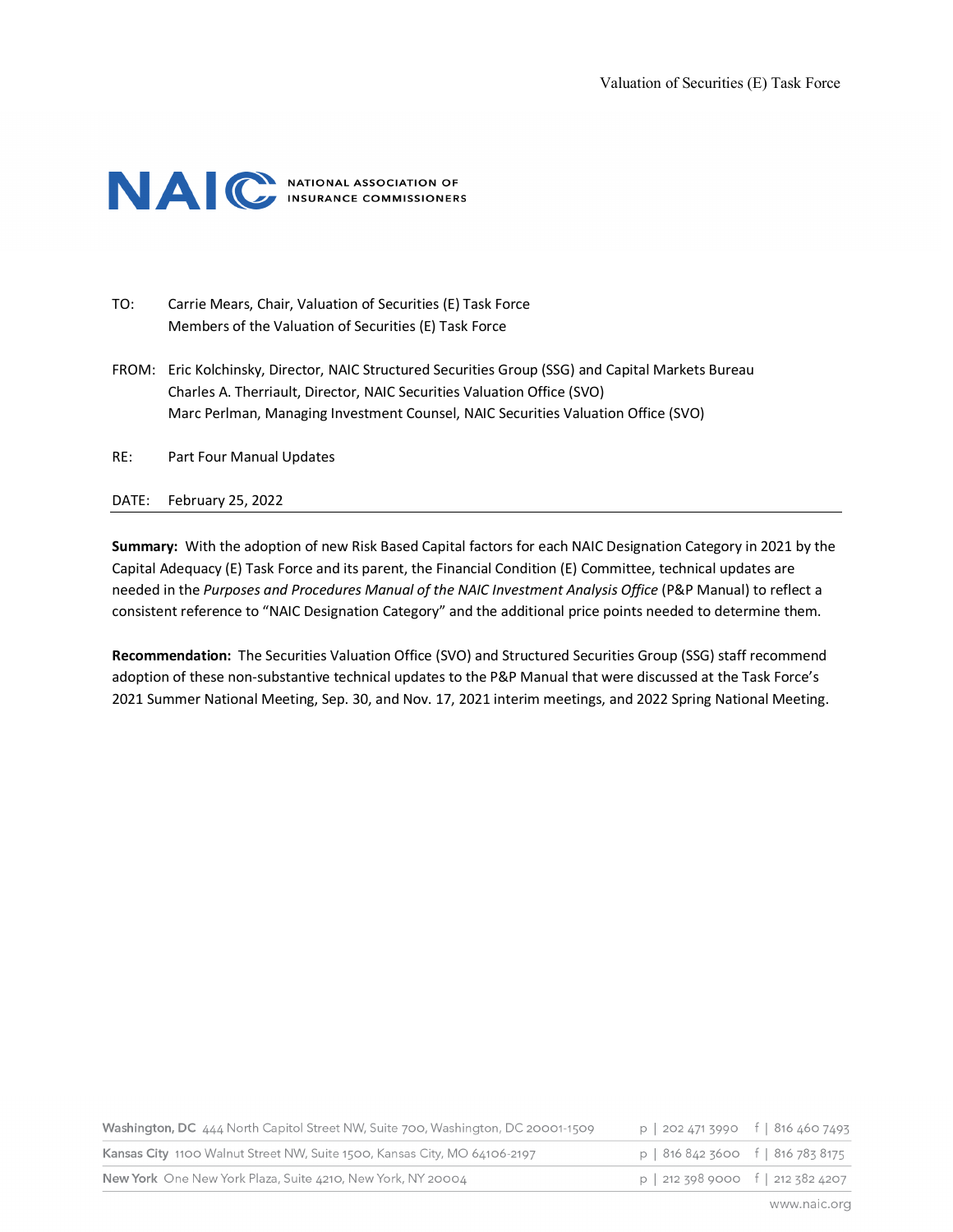

## **PART FOUR THE NAIC STRUCTURED SECURITIES GROUP**

| Washington, DC 444 North Capitol Street NW, Suite 700, Washington, DC 20001-1509 | $p$   202 471 3990 f   816 460 7493                 |  |
|----------------------------------------------------------------------------------|-----------------------------------------------------|--|
| Kansas City 1100 Walnut Street NW, Suite 1500, Kansas City, MO 64106-2197        | p   816 842 3600 f   816 783 8175                   |  |
| New York One New York Plaza, Suite 4210, New York, NY 20004                      | $p \mid 212\,398\,9000 \quad f \mid 212\,382\,4207$ |  |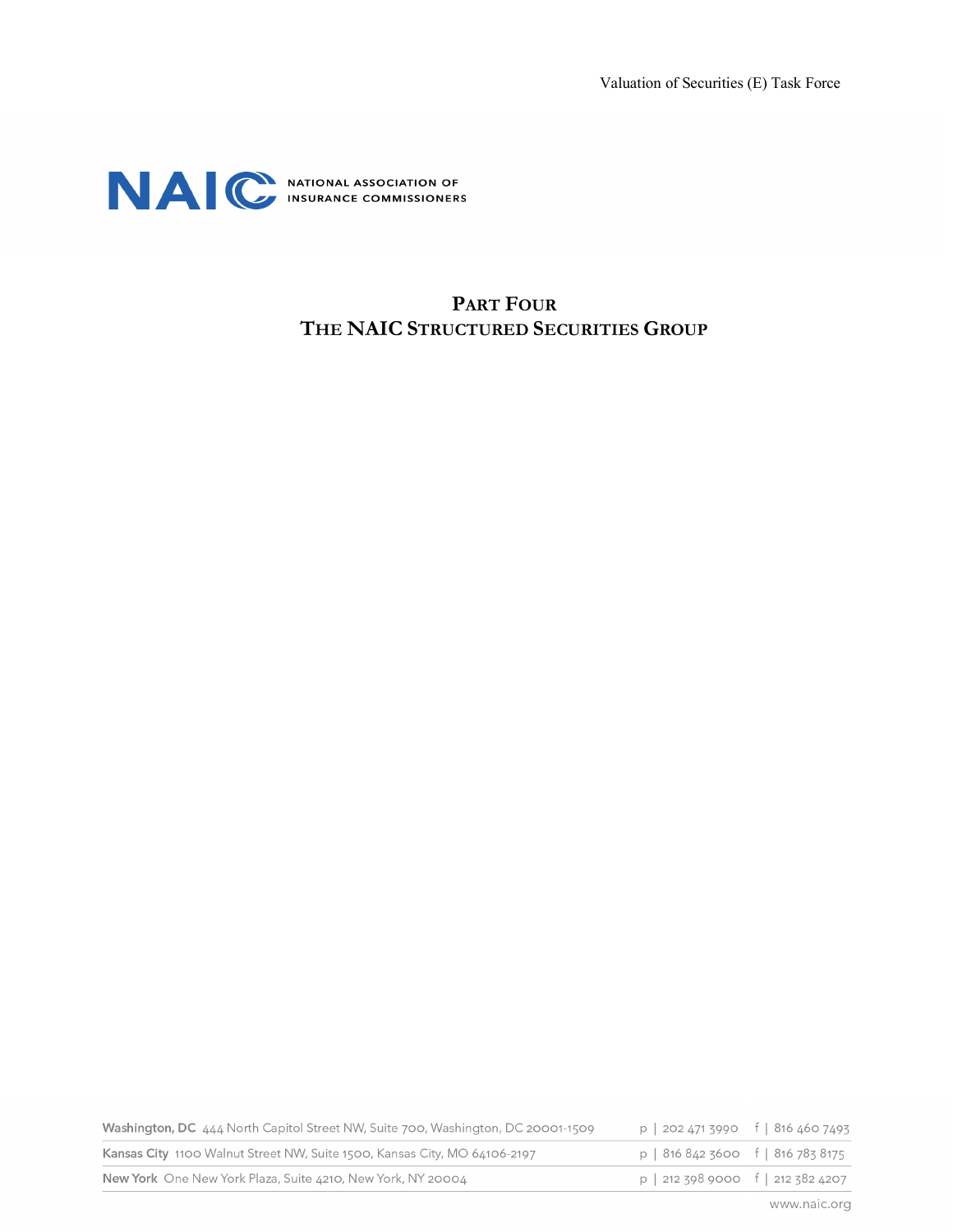

### **DEFINITIONS**

### …

**Price Grids** means and refers to CUSIP-specific price matrices containing  $\frac{1}{12}$ nineteen price breakpoints; i.e., each price corresponding to a specific NAIC Designation and Designation Ceategory. Each breakpoint on a Price Grid is the price point that tips the NAIC Designation and Designation Category for the RMBS or CMBS CUSIP into the next NAIC Designation and Designation Category (credit quality/credit risk) eategory. The plural is used because two Price Grids are generated for any CUSIP. This reflects the difference in RBC for those insurance companies that maintain an asset valuation reserve and for those insurance companies that do not.

**…**

| Washington, DC 444 North Capitol Street NW, Suite 700, Washington, DC 20001-1509 | $p$   202 471 3990 f   816 460 7493                 |  |
|----------------------------------------------------------------------------------|-----------------------------------------------------|--|
| Kansas City 1100 Walnut Street NW, Suite 1500, Kansas City, MO 64106-2197        | p   816 842 3600 f   816 783 8175                   |  |
| New York One New York Plaza, Suite 4210, New York, NY 20004                      | $p \mid 212\,398\,9000 \quad f \mid 212\,382\,4207$ |  |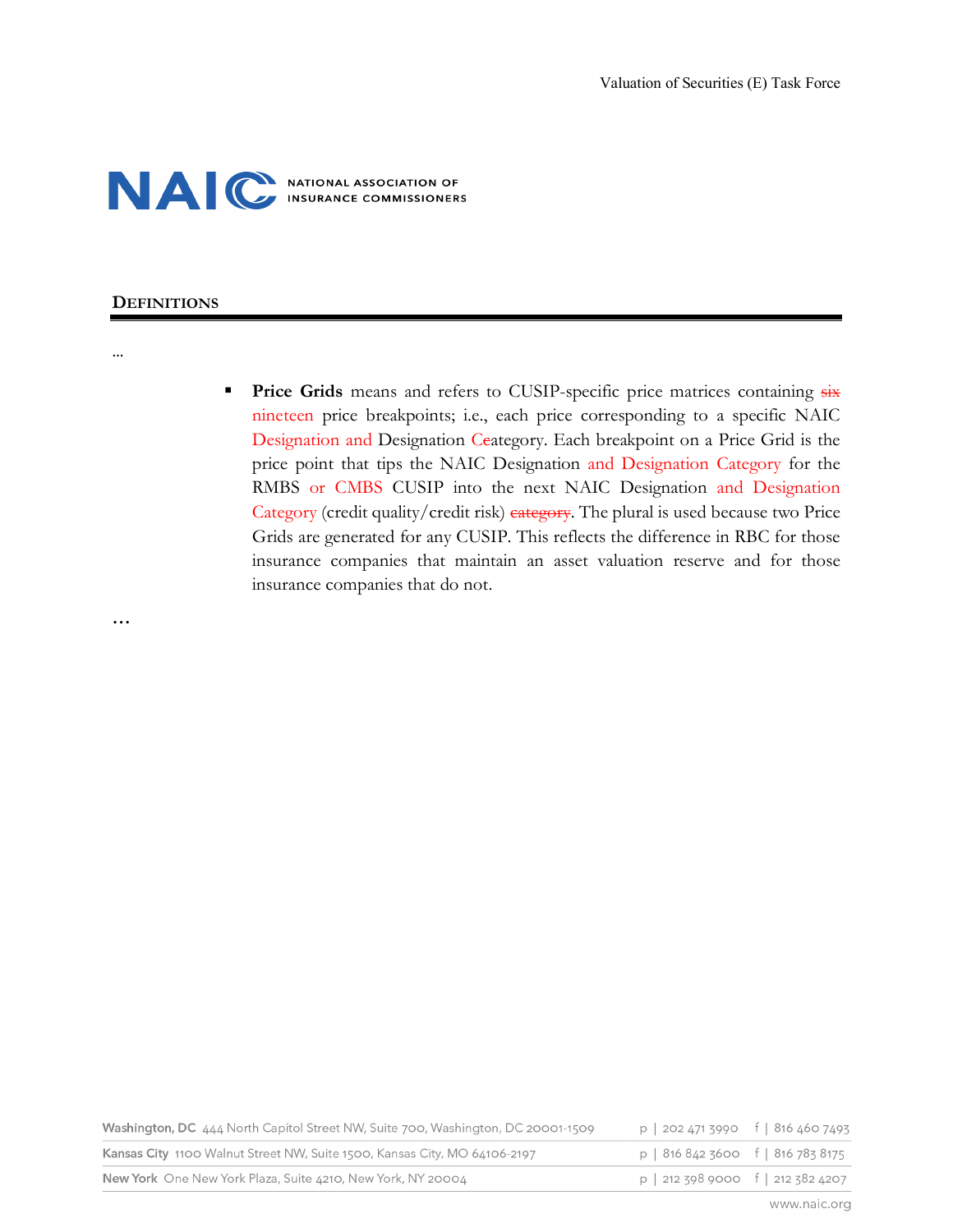

### **ANALYTICAL ASSIGNMENTS**

### …

…

## **Use of Financial Modeling for Year-End Reporting for RMBS and CMBS**

22. Beginning with year-end 2009 for RMBS and 2010 for CMBS, probability weighted net present values will be produced under NAIC staff supervision by an NAIC-selected vendor using its financial model with defined analytical inputs selected by the SSG. The vendor will provide the SSG with a Intrinsic Price and/or a range of net present values for each RMBS or CMBS corresponding to each NAIC Designation and Designation Ceategory. The NAIC Designation and Designation Category for a specific Legacy Security RMBS or CMBS is determined by the insurance company, based on book/adjusted carrying value ranges, and the NAIC Designation and Designation Category for a specific non-Legacy Security RMBS or CMBS is determined by the NAIC Designation Intrinsic Price Mapping by SSG.

**NOTE**: Please refer to *SSAP No. 43R—Loan-Backed and Structured Securities* for guidance on all accounting and related reporting issues.

| Washington, DC 444 North Capitol Street NW, Suite 700, Washington, DC 20001-1509 | p   202 471 3990 f   816 460 7493 |  |
|----------------------------------------------------------------------------------|-----------------------------------|--|
| Kansas City 1100 Walnut Street NW, Suite 1500, Kansas City, MO 64106-2197        | p   816 842 3600 f   816 783 8175 |  |
| New York One New York Plaza, Suite 4210, New York, NY 20004                      | p   212 398 9000 f   212 382 4207 |  |
|                                                                                  |                                   |  |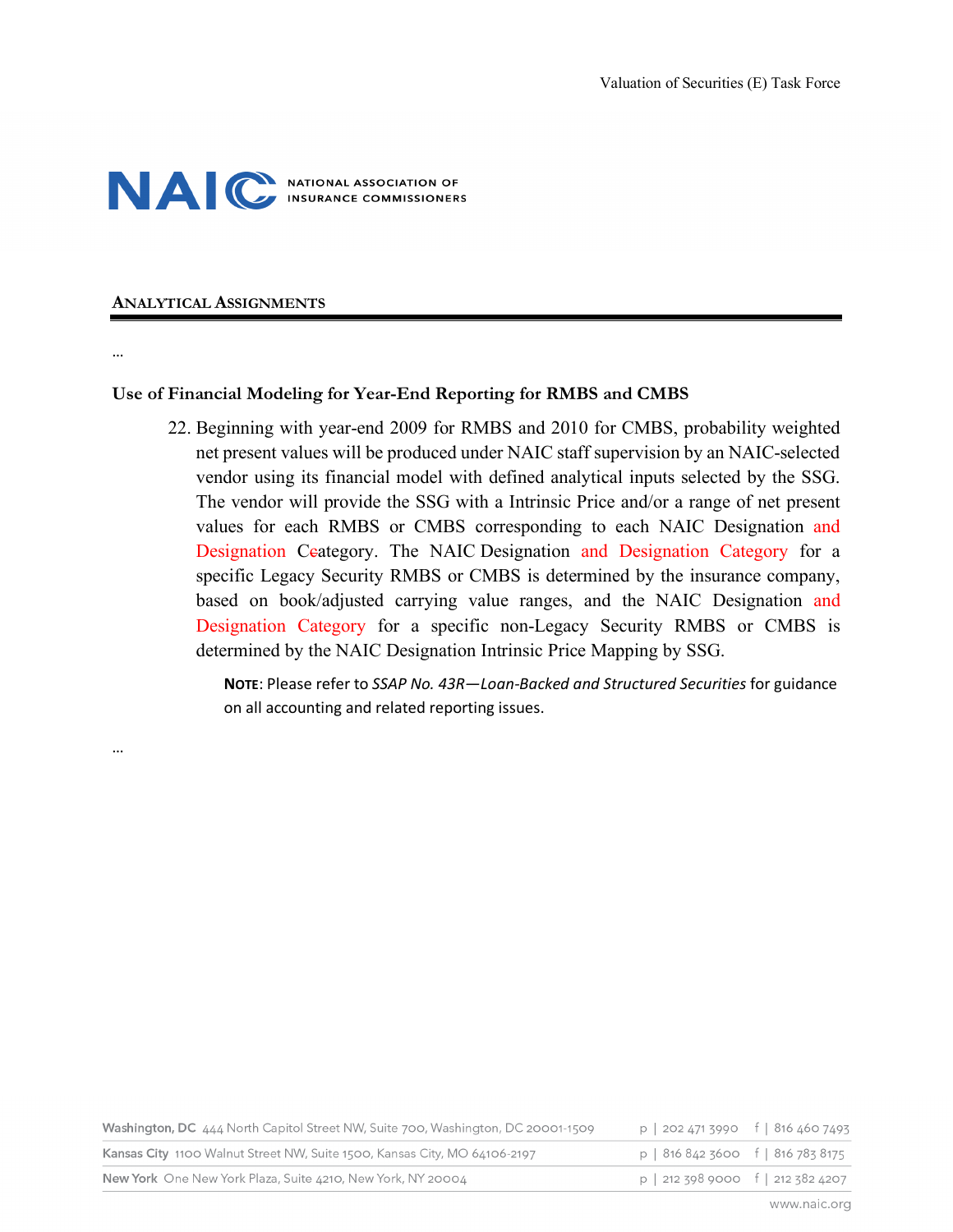# NAC NATIONAL ASSOCIATION OF

## **Use of Net Present Value and Carrying Value for Financially Modeled Legacy Security RMBS and CMBS**

26. For each modeled Legacy Security RMBS and CMBS, the financial model determines the net present value at which the expected loss equals the midpoint between the RBC charges for each NAIC Designation and Designation Category; i.e., each price point, if exceeded, changes the NAIC Designation and Designation Category. Net present value is the net present value of principal losses, discounted using the security's coupon rate (adjusted in case of original issue discount securities to book yield at original issue and in case of floating rate securities, discounted using LIBOR curve benchmark rate + Origination spread). Because of the difference in RBC charge, the deliverable is five nineteen values for each RMBS and CMBS security for companies required to maintain an asset valuation reserve (AVR) and five nineteen values for companies not required to maintain an AVR. This is illustrated in the chart below.

| Washington, DC 444 North Capitol Street NW, Suite 700, Washington, DC 20001-1509 | p   202 471 3990 f   816 460 7493   |  |
|----------------------------------------------------------------------------------|-------------------------------------|--|
| Kansas City 1100 Walnut Street NW, Suite 1500, Kansas City, MO 64106-2197        | $p$   816 842 3600 f   816 783 8175 |  |
| New York One New York Plaza, Suite 4210, New York, NY 20004                      | $p$   212 398 9000 f   212 382 4207 |  |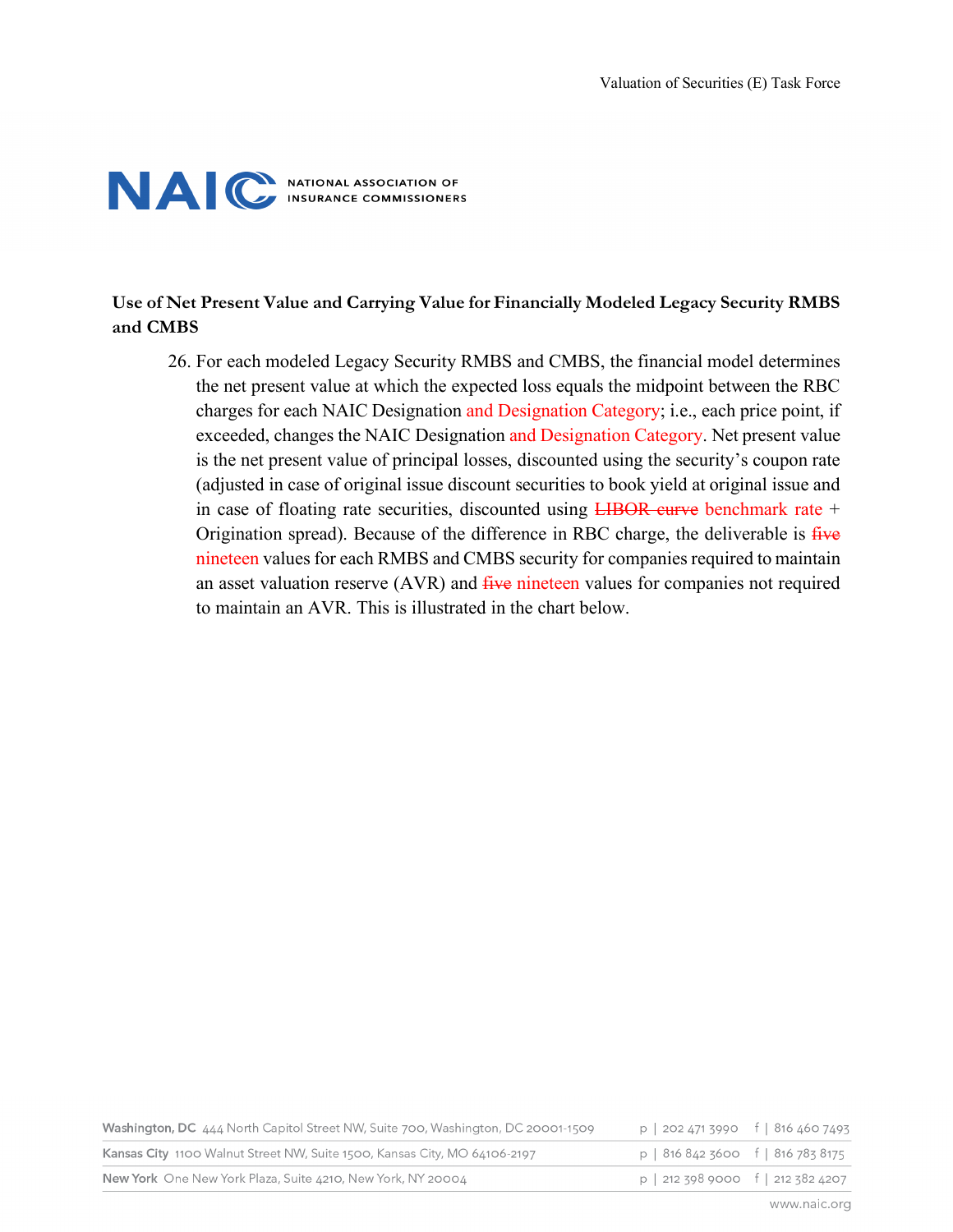|                                     | Life                           |                 | P&C               |                 |
|-------------------------------------|--------------------------------|-----------------|-------------------|-----------------|
| <b>NAIC Designation</b><br>Category | <b>RBC</b> Factor<br>(Pre-Tax) | <b>Midpoint</b> | <b>RBC</b> Factor | <b>Midpoint</b> |
| 1.A                                 | 0.158%                         | 0.215%          | 0.200%            | 0.300%          |
| 1.B                                 | 0.271%                         | 0.345%          | 0.400%            | 0.500%          |
| 1.C                                 | 0.419%                         | 0.471%          | 0.600%            | 0.700%          |
| 1.D                                 | 0.523%                         | 0.590%          | 0.800%            | 0.900%          |
| 1.E                                 | 0.657%                         | 0.737%          | 1.000%            | 1.150%          |
| 1.F                                 | 0.816%                         | 0.916%          | 1.300%            | 1.400%          |
| 1.G                                 | 1.016%                         | 1.139%          | 1.500%            | 1.650%          |
| 2.A                                 | 1.261%                         | 1.392%          | 1.800%            | 1.950%          |
| 2.B                                 | 1.523%                         | 1.846%          | 2.100%            | 2.300%          |
| 2.C                                 | 2.168%                         | 2.660%          | 2.500%            | 4.000%          |
| 3.A                                 | 3.151%                         | 3.844%          | 5.500%            | 5.750%          |
| 3.B                                 | 4.537%                         | 5.277%          | 6.000%            | 6.300%          |
| 3.C                                 | 6.017%                         | 6.702%          | 6.600%            | 6.850%          |
| 4.A                                 | 7.386%                         | 8.461%          | 7.100%            | 7.400%          |
| 4.B                                 | 9.535%                         | 10.982%         | 7.700%            | 8.200%          |
| 4.C                                 | 12.428%                        | 14.685%         | 8.700%            | 9.250%          |
| 5.A                                 | 16.942%                        | 20.370%         | 9.800%            | 10.350%         |
| 5.B                                 | 23.798%                        | 26.899%         | 10.900%           | 11.450%         |
| 5.C                                 | 30.000%                        | 30.000%         | 12.000%           | 21.000%         |
| 6                                   | 30.000%                        |                 | 30.000%           |                 |

**RBC charge / NAIC designation (pre-tax)**

| P&C          | <b>RBC</b>    | <b>Midpoint</b> |
|--------------|---------------|-----------------|
|              | 0.3%          | 0.65%           |
| $\mathbf{2}$ | $1.0\%$       | 1.50%           |
| 3            | 2.0           | 3.25%           |
| 4            |               | 7.25%           |
| 5            |               | 20.00%          |
| 6            |               |                 |
|              |               |                 |
| <b>Life</b>  |               | <b>Midpoint</b> |
| 1            |               | 0.85%           |
| $\mathbf{2}$ | To de Deleted | 2.95%           |
| 3            | 'n            | 7.30%           |
| 4            | $0.0\%$       | 16.50%          |
| 5            | 23.0%         | 26.50%          |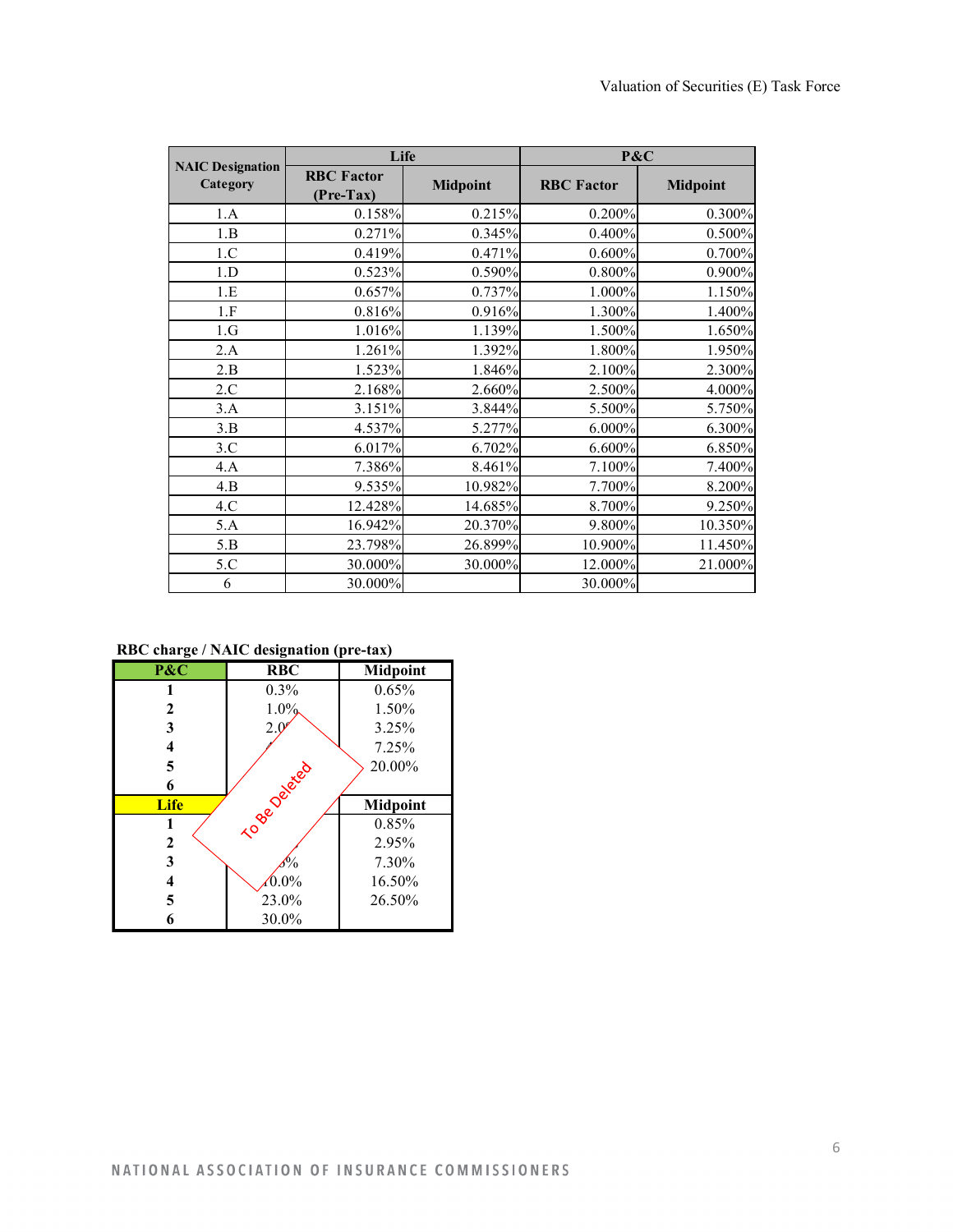27. The NAIC Designation and NAIC Designation Category for a given modeled Legacy Security RMBS or CMBS CUSIP owned by a given insurance company depends on the insurer's book/adjusted carrying value of each RMBS or CMBS, whether that carrying value, in accordance with *SSAP No. 43R—Loan-Backed and Structured Securities*, paragraphs 25 through 26a, is the amortized cost or fair value, and where the book/adjusted carrying value matches the price ranges provided in the model output for each NAIC Designation and Designation Category and the mapped NAIC Designation Category, reflected in the table below, to be used for reporting an NAIC Designation Category until new prices ranges are developed to reflect the full range of new Risk Based Capital factors adopted for each NAIC Designation Category; except that a modeled Legacy Security RMBS or CMBS tranche that has no expected loss under any of the selected modeling scenarios would be assigned an **NAIC 1 Designation** and **NAIC 1.A Designation Category** regardless of the insurer's book/adjusted carrying value.

**NOTE**: Please refer to the detailed instructions provided in SSAP No. 43R.

| <b>NAIC Designation</b><br>Determined by<br><b>Modeled Price Ranges</b> | <b>Mapped NAIC</b><br><b>Designation Category</b> |
|-------------------------------------------------------------------------|---------------------------------------------------|
|                                                                         | $+$ $\overline{D}$                                |
| 2                                                                       | $2-B$                                             |
|                                                                         | 3. B                                              |
|                                                                         | 4.B                                               |
| 5                                                                       | $5 \cdot B$                                       |
| 6                                                                       | 6                                                 |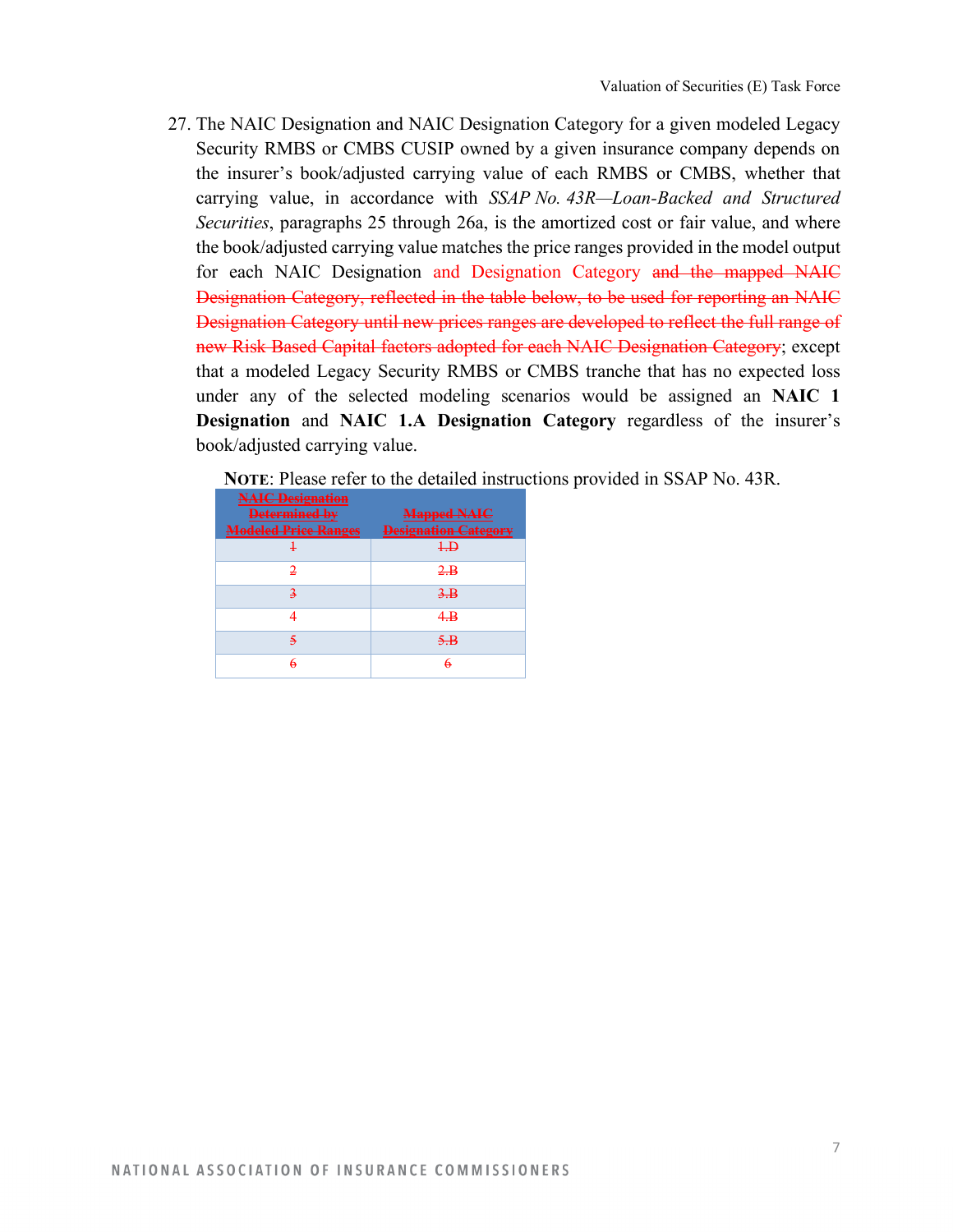### **NAIC Risk Assessment**

…

**…** 

32. In determining the NAIC Designation and Designation Category of a Mortgage Referenced Security, the SSG may use the financial modeling methodology discussed in this Part, adjusted (if and as necessary) to the specific reporting and accounting requirements applicable to Mortgage Referenced Securities.

## **Quarterly Reporting for Mortgage Reference Securities**

33. To determine the NAIC Designation and Designation Category to be used for quarterly financial statement reporting for a Mortgage Reference Security purchased subsequent to the annual surveillance described in this Part, the insurer uses the prior year-end modeling data for that CUSIP (which can be obtained from the NAIC) until the annual surveillance data is published for the current year. For a Mortgage Reference Security that is not in the prior year-end modeling data for that CUSIP, the insurer may follow the instructions in Part Two of this manual for the assignment of the SVO Administrative Symbol "Z" provided the insurer owned security meets the criteria for a security that is in transition in reporting or filing status.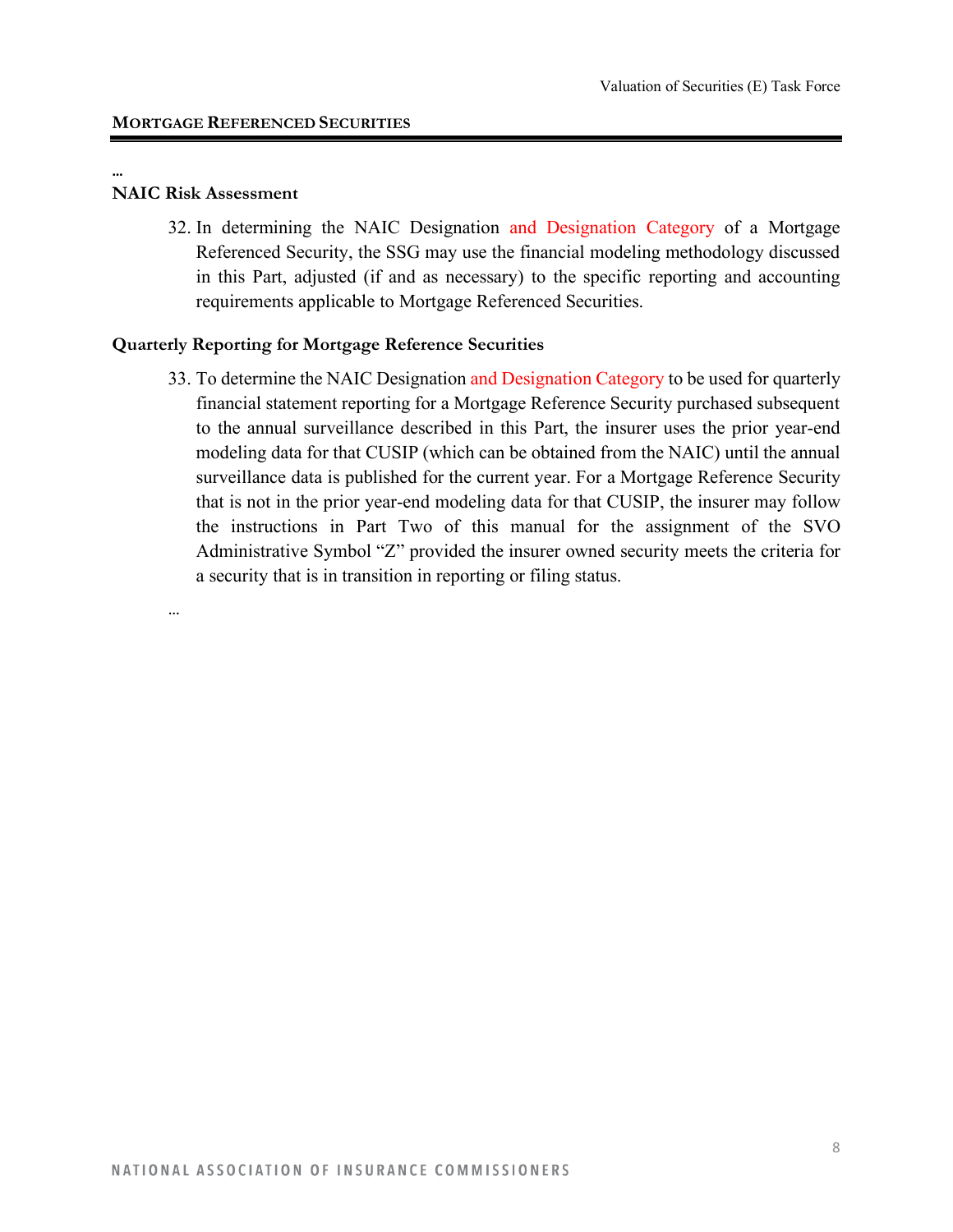#### …

…

### **SSG Role and Process**

35. On occasion, the SVO may refer a GLF transaction to the SVO for financial modeling of the GLF space leases or business operation, as applicable, in accordance with the process set forth in "Ground Lease Financing Transactions" in Part Three of this Manual. Following an SVO referral the SSG and SVO will maintain open communication related to requests for additional data, analytical questions and analytical conclusions. Any GLF transaction NAIC Designation and Designation Category will be assigned by the SVO.